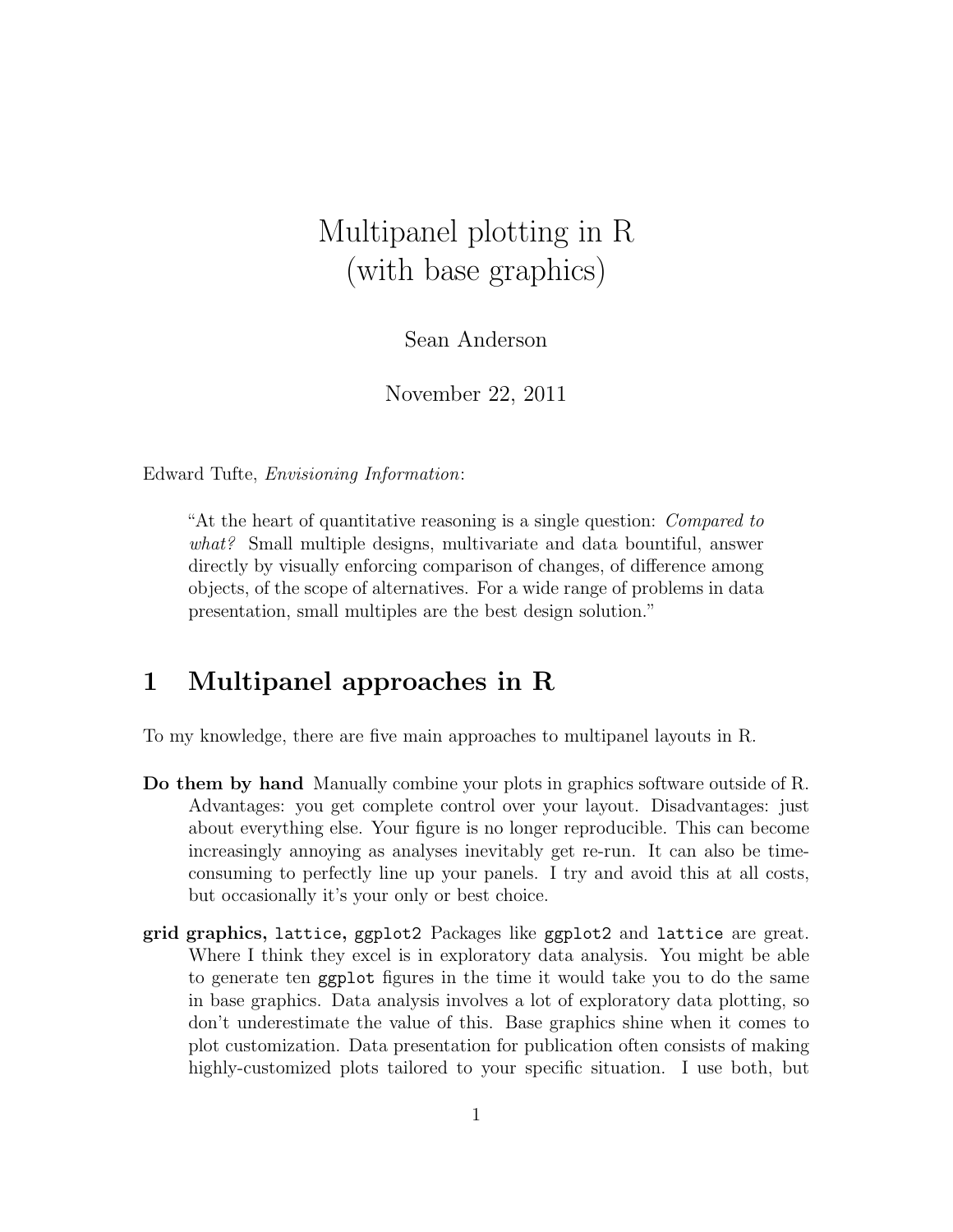almost always base graphics for publication. Learning a grid graphics package can be very helpful, but you still need to learn base graphics. This workshop will focus on base graphics. We'll cover grid graphics another time.

- par(mfrow) The simplest method in base graphics. Works well for simple grid layouts where each panel is the same size.
- layout() In addition to what you can do with par(mfrow), layout() lets you combine panels.
- split.screen() Lets you specify the co-ordinates of your panels. Panels no longer have to be simple ratios of each other.

### 2 Where I make a silly analogy to explain the increasing levels of complexity

par(mfrow), layout(), and split.screen() are all capable of basic equal-sizedpanel grid layouts. If you think of creating a small multiple layout in R to be like putting screws into a wall: par(mfrow) would be the equivalent of grabbing your Leatherman to hang one picture frame — it's all you need and it's fast. Layout () would be the equivalent of hunting around for a proper screwdriver to hang a bunch of picture frames. split.screen would be the equivalent of finding and plugging in your power drill — more of a hassle to set up, but much more powerful in the end. Don't grab a tool that's more complex than it needs to be, but don't try and build a house with a Leatherman.

## 3 Questions to ask yourself when making a multipanel plot

- 1. What comparison do I want to emphasize?
- 2. How can I use order to enhance the comparison?
- 3. Is this a series of plots or does the grid layout matter? (facet\_wrap vs. facet\_grid in ggplot2 terminology)
- 4. What's a reasonable number of panels to show? Everything? A sample?
- 5. Which axes can I fix and which need to vary? Would a log transformation be appropriate and allow the axes to be combined?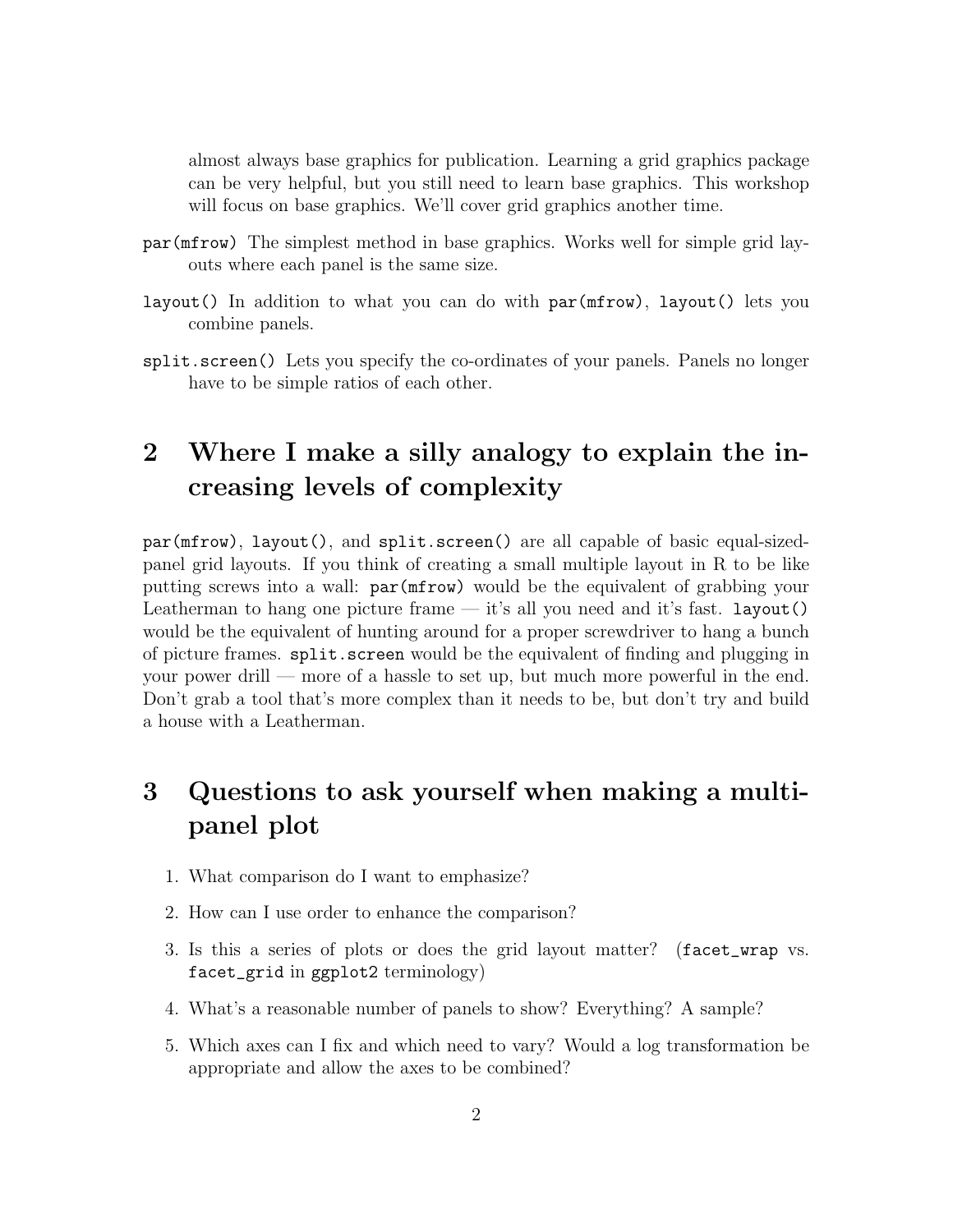- 6. What chart junk can I remove?
- 7. What's important in my plots and what necessary but less-important elements do I want to de-emphasize?
- 8. Can I make it all smaller and increase the information density without detracting from readability? (Almost always, yes.)
- 9. If the layout is complicated, have I drawn it out on paper first?

#### 4 Margin space

Extra margins are usually wasted space and a break in the comparisons between panels. You will almost always want to shrink your margins. Set your margins for each panel with mar and your outer margins with oma. If all the axes can be shared then set mar =  $c(0,0,0,0)$ . These numbers refer to the space on the bottom, left, top, and right. Then you can use par(oma) to set your outer margins to create the necessary space for axes. If your content won't show up in the outer margins, you'll need to set  $par(xpd = NA)$ .

#### 5 Ways to iterate through your data

Common approaches are to use a for loop with subsetting or an apply function. You could also manually make all your plots, but unless you were only making a few plots you wouldn't do that would you?

A favourite approach of mine is to use d\_ply() from the plyr package. This takes a data frame, splits it up, does something with it (plots it), but doesn't return a value.

#### 6 Basic multipanel layouts with par(mfrow)

For most basic grid layouts,  $par(mfcol)$  or  $par(mfrow)$  are your simplest option. mfrow plots row by row and mfcol plots column by column. mfrow is therefore likely the most commonly used option. You're going to give mfrow vector of length two corresponding to the number of rows followed by the number of columns.

Let's try a basic example with 2 rows and 3 columns: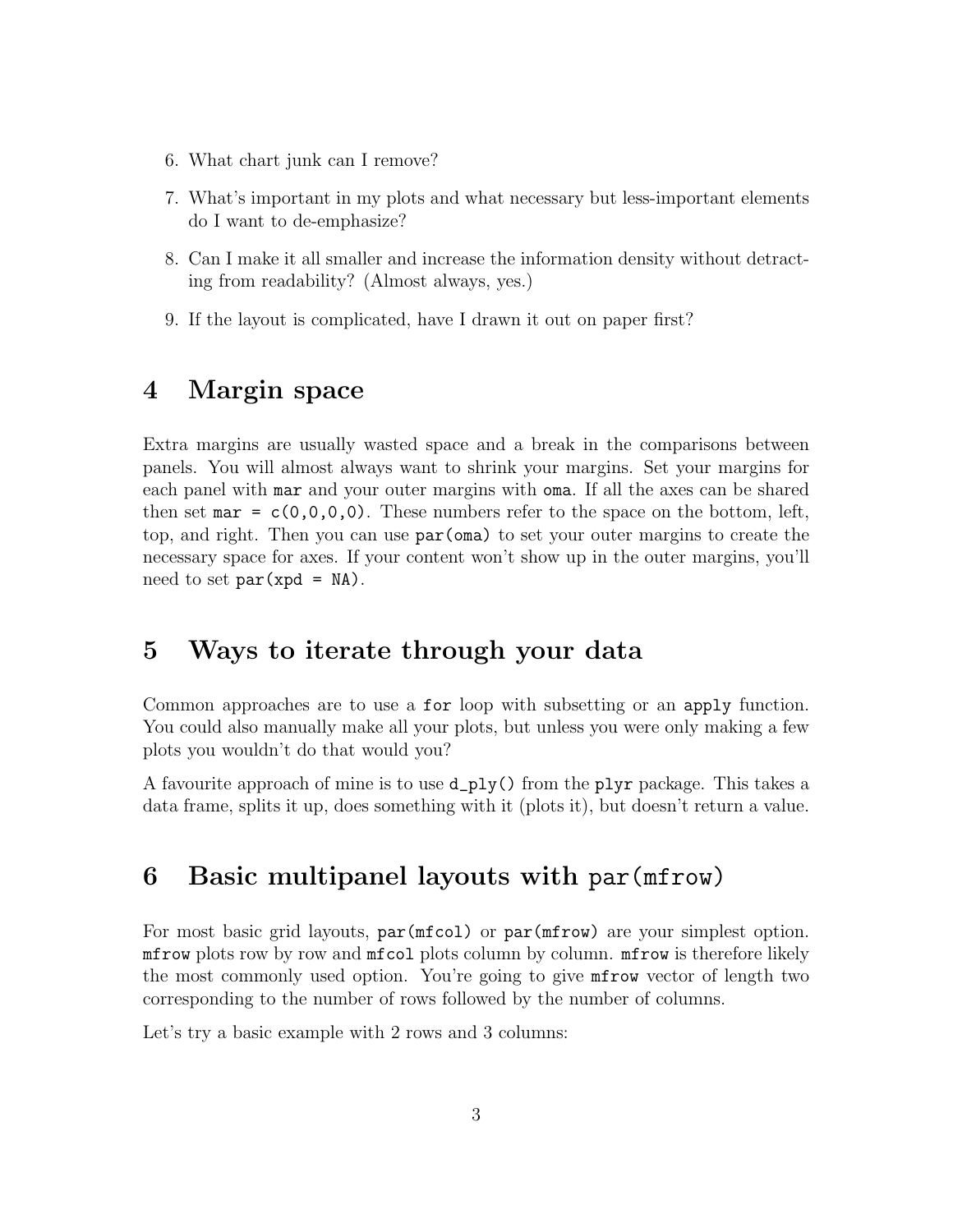```
> par(mfrow = c(2, 3))> par(cex = 0.6)> par(max = c(3, 3, 0, 0), oma = c(1, 1, 1, 1))> for (i in 1:6) {
+ plot(1, 1, type = "n")+ \text{mtext}(\text{letters}[i], \text{side} = 3, \text{ line} = -1, \text{ adj} = 0.1, \text{ cex} = 0.6)+ }
```


We can eliminate the redundant axes, remove margin space, and reduce the emphasis on the structural (non-data) elements of the figure. These are some of the frequent "tricks" you can use to create a basic multipanel layout that will focus the reader's attention on trends in the data. If you aren't familiar with an option for par(), look up the help: ?par.

```
> par(mfrow = c(2, 3))> par(cex = 0.6)> par(max = c(0, 0, 0, 0), oma = c(4, 4, 0.5, 0.5))> par(tcl = -0.25)> par (mgp = c(2, 0.6, 0))> for (i in 1:6) {
+ plot(1, axes = FALSE, type = "n")
```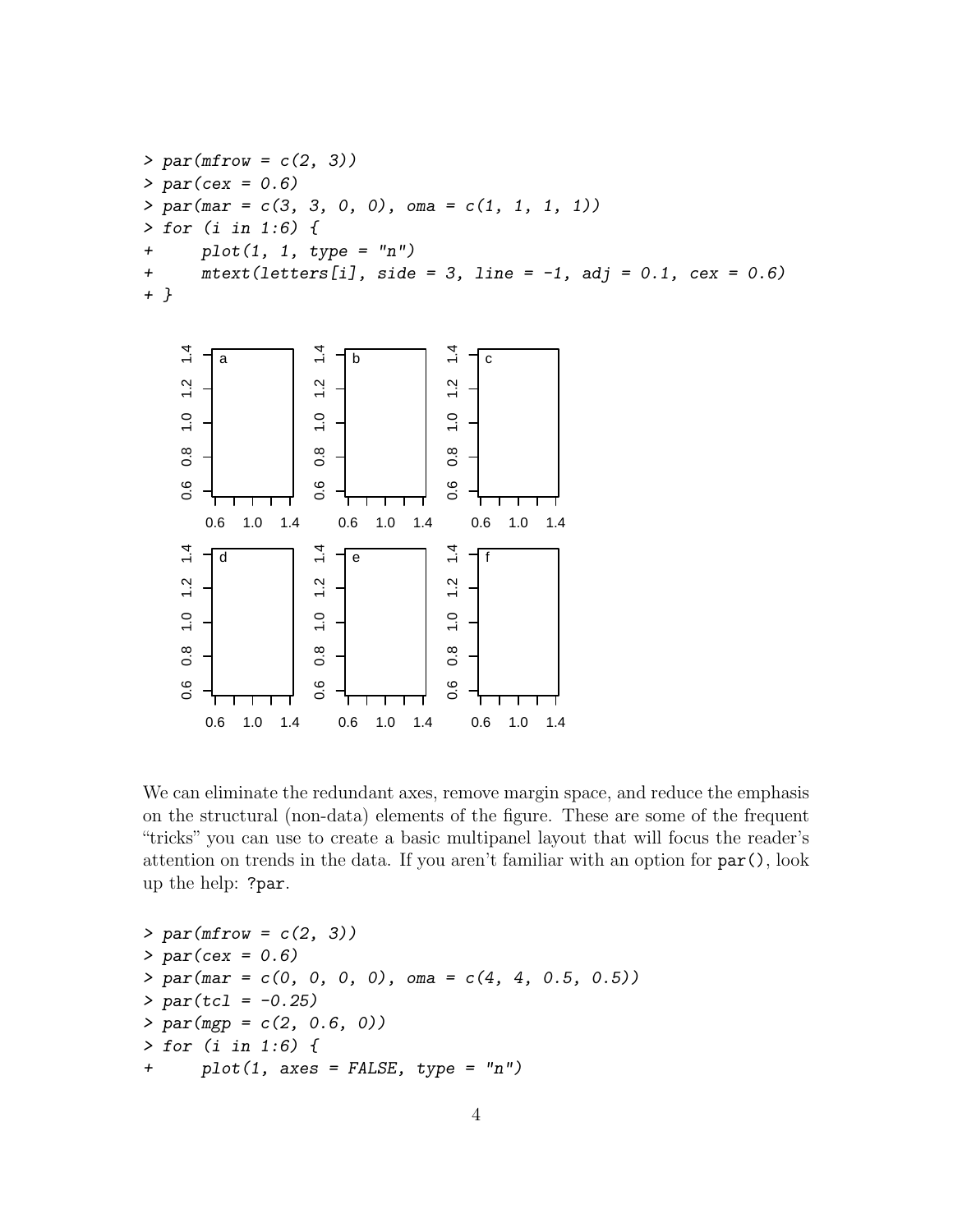```
+ \text{mtext}(\text{letters}[i], \text{side} = 3, \text{ line} = -1, \text{ adj} = 0.1, \text{cex} = 0.6,+ col = "grey40")
+ if (i %in% c(4, 5, 6))
+ axis(1, col = "grey40", col. axis = "grey20", at = seq(0.6,+ 1.2, 0.2))
+ if (i %in% c(1, 4))
+ axis(2, col = "grey40", col.axis = "grey20", at = seq(0.6,
+ 1.2, 0.2))
+ box(col = "grey60")
+ }
> mtext("x axis", side = 1, outer = TRUE, cex = 0.7, line = 2.2,
+ col = "grey20")
> mtext("y axis", side = 2, outer = TRUE, cex = 0.7, line = 2.2,
+ col = "grey20")
```


#### 7 Fancy multipanel layouts with layout()

Say you wanted to make a figure with one wide panel on top and two smaller panels underneath. We can't do that with par(mfrow), now can we? This is where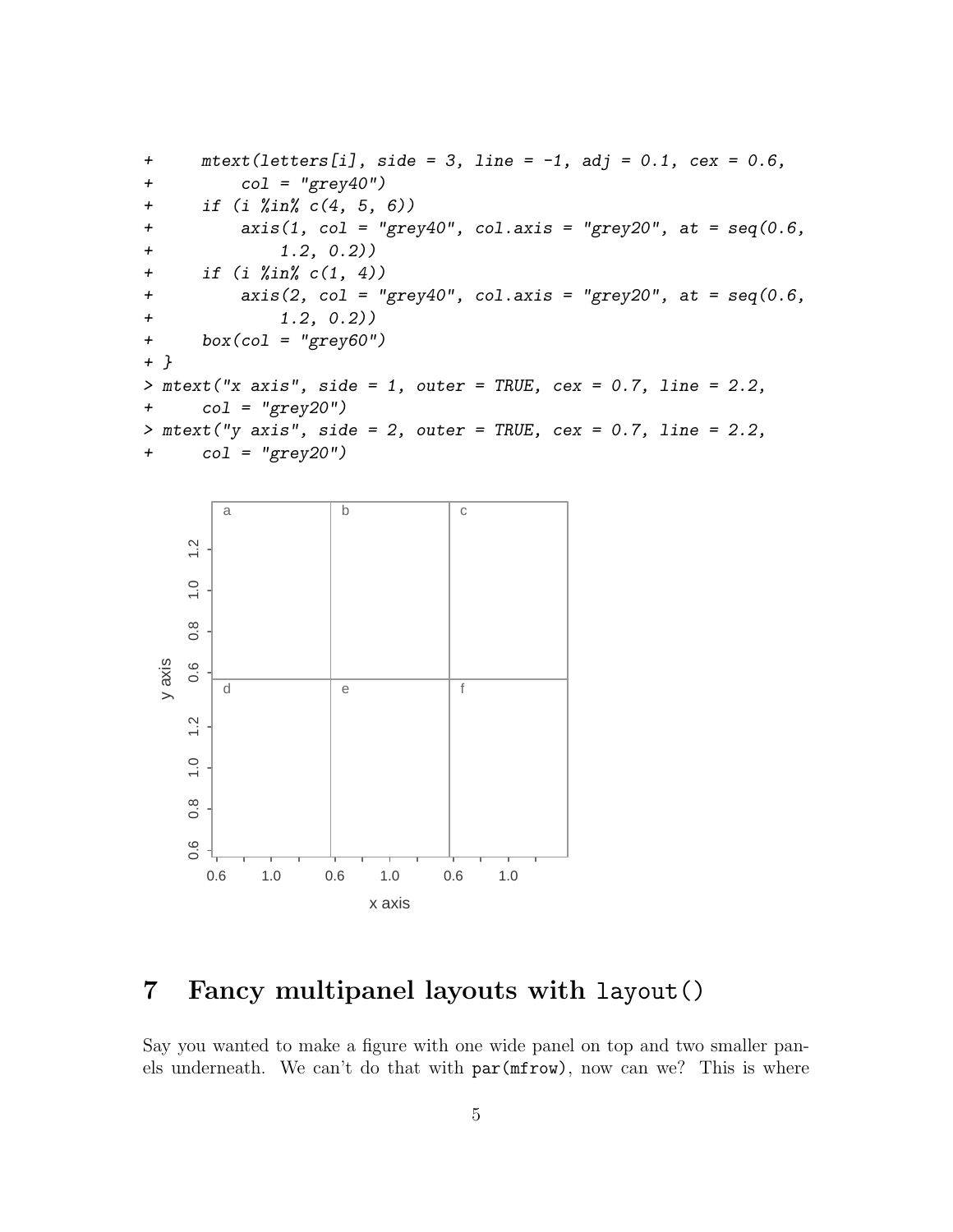layout() becomes useful. It takes a matrix and turns it into a layout. The shape of the matrix corresponds to individual cells. The numbers in the matrix correspond to the order of the plots. Cells with the same number represent a single panel. I often find it easiest to create a matrix with rbind() and a series of vectors representing the rows.

Let's generate a layout like the previous example. First I will use the layout.show() command to see how the figure will look. The numbers correspond to the order that the panels will be plotted in.

```
> m \le rbind(c(1, 1), c(2, 3))
> print(m)
    [,1] [,2][1,] 1 1[2,] 2 3> layout(m)
> layout.show(3)
         1
```

```
2 3
```
> layout(m)  $> par(max = c(3, 3, 0, 0))$  $>$  for (i in 1:3) plot(1, 1, type = "n")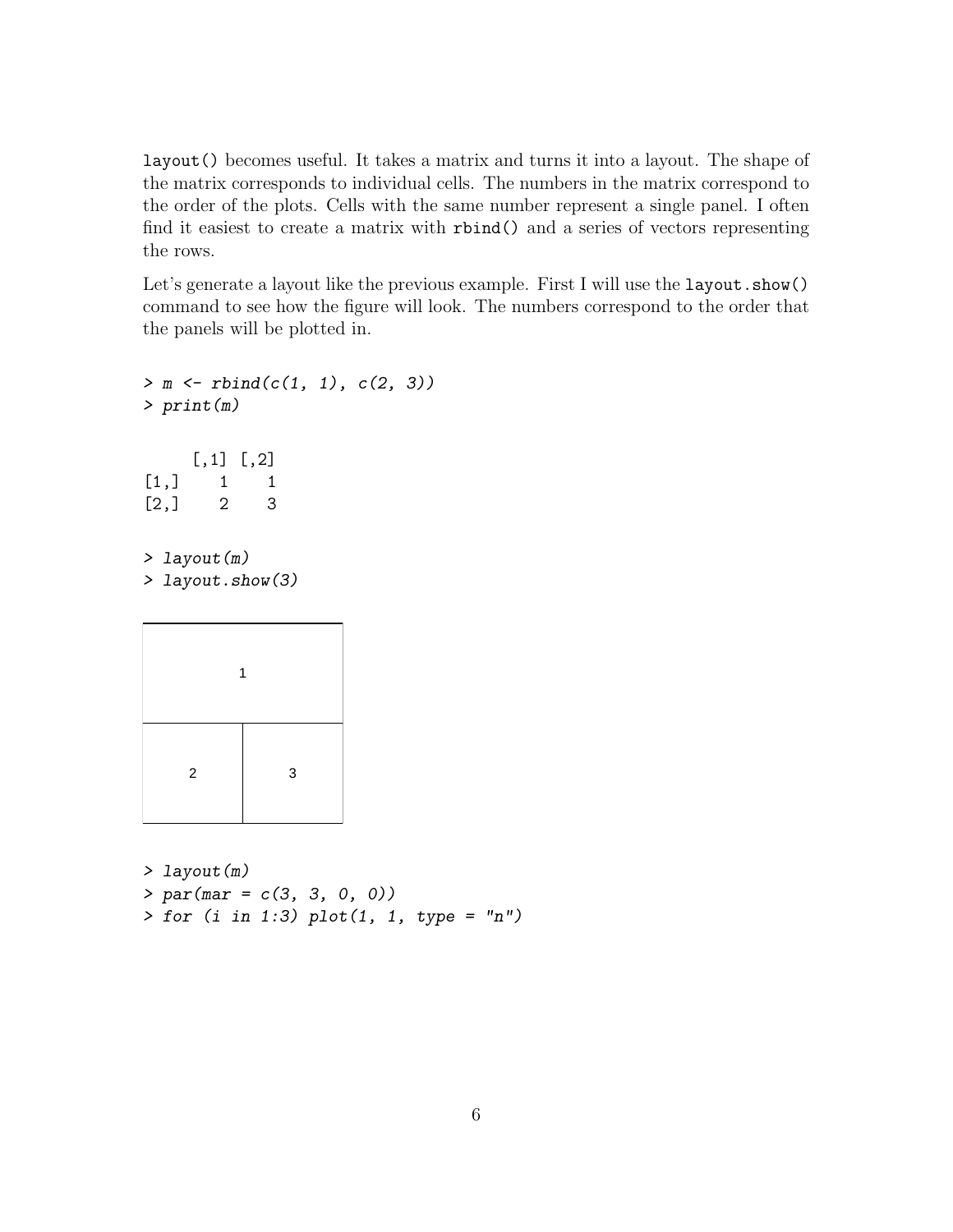

You can create some fairly complex layouts with  $l$ ayout() once you realize that numbers that are higher than the number of plots you make will be left empty. They can be used to generate margin space. For example, take this matrix:

|         | [, 1] | [, 2] | [, 3] | [, 4] | [, 5] |
|---------|-------|-------|-------|-------|-------|
| [1,]    | 31    | 33    | 35    | 37    | 39    |
| [2,]    | 1     | 4     | 7     | 10    | 13    |
| [3,]    | 1     | 4     | 7     | 10    | 13    |
| $[4,$ ] | 1     | 4     | 7     | 10    | 13    |
| [5,]    | 1     | 4     | 7     | 10    | 13    |
| [6, ]   | 2     | 5     | 8     | 11    | 14    |
| [7,]    | 2     | 5     | 8     | 11    | 14    |
| [8,]    | 2     | 5     | 8     | 11    | 14    |
| [9,     | 2     | 5     | 8     | 11    | 14    |
| [10,]   | З     | 6     | 9     | 12    | 15    |
| [11,]   | З     | 6     | 9     | 12    | 15    |
| [12,]   | 3     | 6     | 9     | 12    | 15    |
| [13,]   | 3     | 6     | 9     | 12    | 15    |
| [14,    | 32    | 34    | 36    | 38    | 40    |
| [15,]   | 41    | 43    | 45    | 47    | 49    |
| [16,    | 16    | 19    | 22    | 25    | 28    |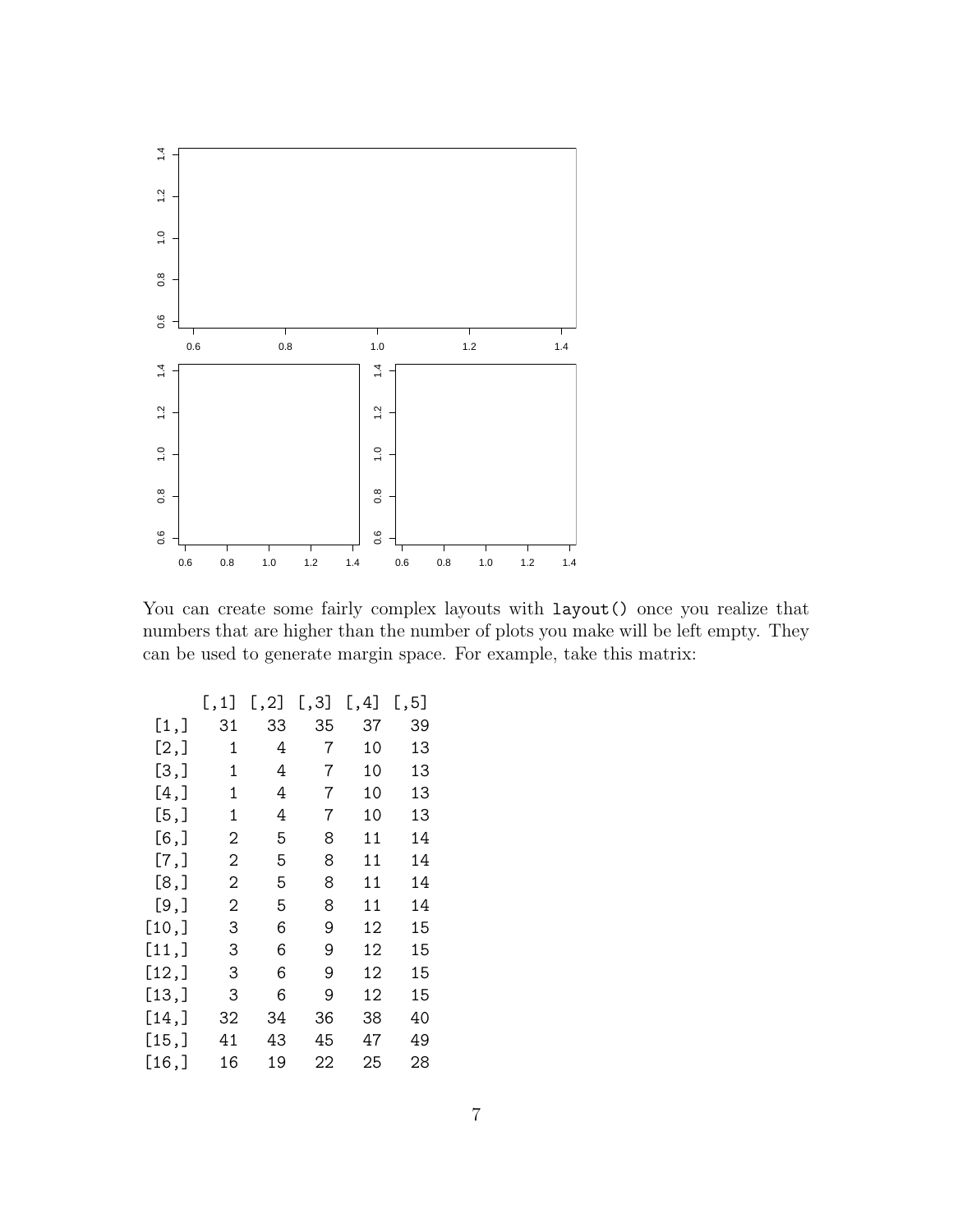| [17,   | 16 | 19 | 22 | 25 | 28 |
|--------|----|----|----|----|----|
| [18,]  | 16 | 19 | 22 | 25 | 28 |
| [19,   | 16 | 19 | 22 | 25 | 28 |
| [20,]  | 17 | 20 | 23 | 26 | 29 |
| [21,]  | 17 | 20 | 23 | 26 | 29 |
| [22,]  | 17 | 20 | 23 | 26 | 29 |
| [23,]  | 17 | 20 | 23 | 26 | 29 |
| [24,]  | 18 | 21 | 24 | 27 | 30 |
| [25,]  | 18 | 21 | 24 | 27 | 30 |
| [26, ] | 18 | 21 | 24 | 27 | 30 |
| [27,]  | 18 | 21 | 24 | 27 | 30 |
| [28,]  | 42 | 44 | 46 | 48 | 50 |
|        |    |    |    |    |    |

This matrix can be turned into the layout shown below. Note that there are only 30 panels that are plotted. The rest of the panels make up margin space.

| $\overline{31}$ | $\overline{33}$         | 35             | $\overline{37}$ | 39 |
|-----------------|-------------------------|----------------|-----------------|----|
| $\mathbf{1}$    | $\overline{\mathbf{4}}$ | $\overline{7}$ | 10              | 13 |
| $\mathbf 2$     | 5                       | 8              | 11              | 14 |
| 3               | 6                       | 9              | 12              | 15 |
| $\overline{32}$ | 34                      | 36             | 38              | 40 |
| 41              | 43                      | 45             | 47              | 49 |
| 16              | 19                      | 22             | 25              | 28 |
| 17              | 20                      | 23             | 26              | 29 |
| 18              | 21                      | 24             | 27              | 30 |
| 42              | 44                      | 46             | 48              | 50 |

Here's the finished product: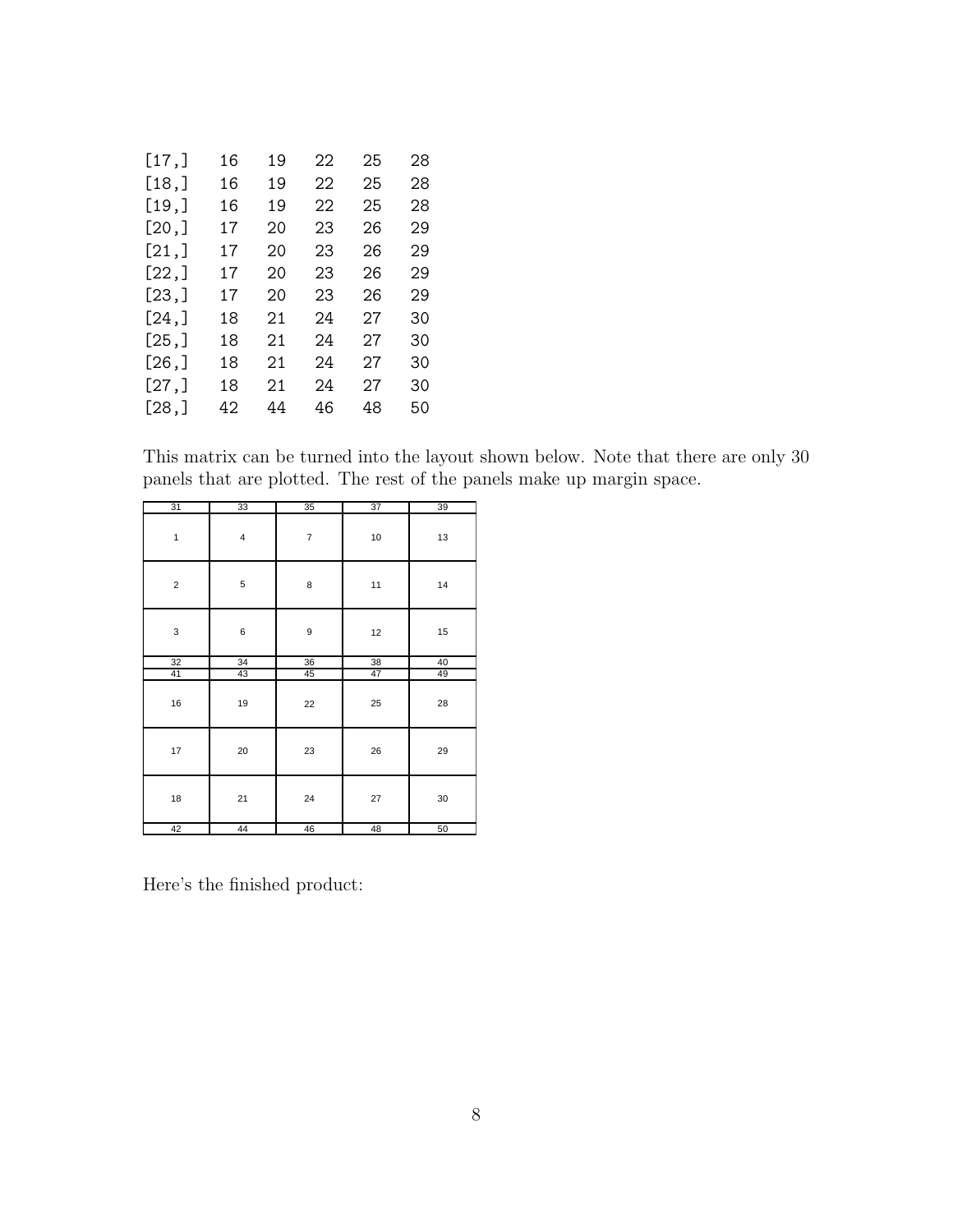

This is about as complicated as it's worth getting with layout(). In fact, this would probably be simpler to accomplish with split.screen(), which I will now discuss.

### 8 Crazy multipanel layouts with split.screen()

What if you want different panels to be different sizes and the sizes don't correspond to some simple ratio that you could divide up with layout()? One common use for this is to keep the unit scales in different panels the same, without using extra margin space. split.screen() is only limited by your imagination and ability to figure out the co-ordinates of your plots.

Split screen takes a set of vectors or a matrix to specify the layout. I typically use the matrix notation. In this case each row describes a screen with values for left, right, bottom, and top.<sup>1</sup> 0 corresponds to the left or bottom of the plot. 1 corresponds to the top or right of the plot. Sometimes it's easiest to figure out this matrix in a spreadsheet before and then read it in as a .csv file.

First let's generate a "simple" two-by-two layout with split.screen().

<sup>&</sup>lt;sup>1</sup>Note that this is different than the order used in par statements!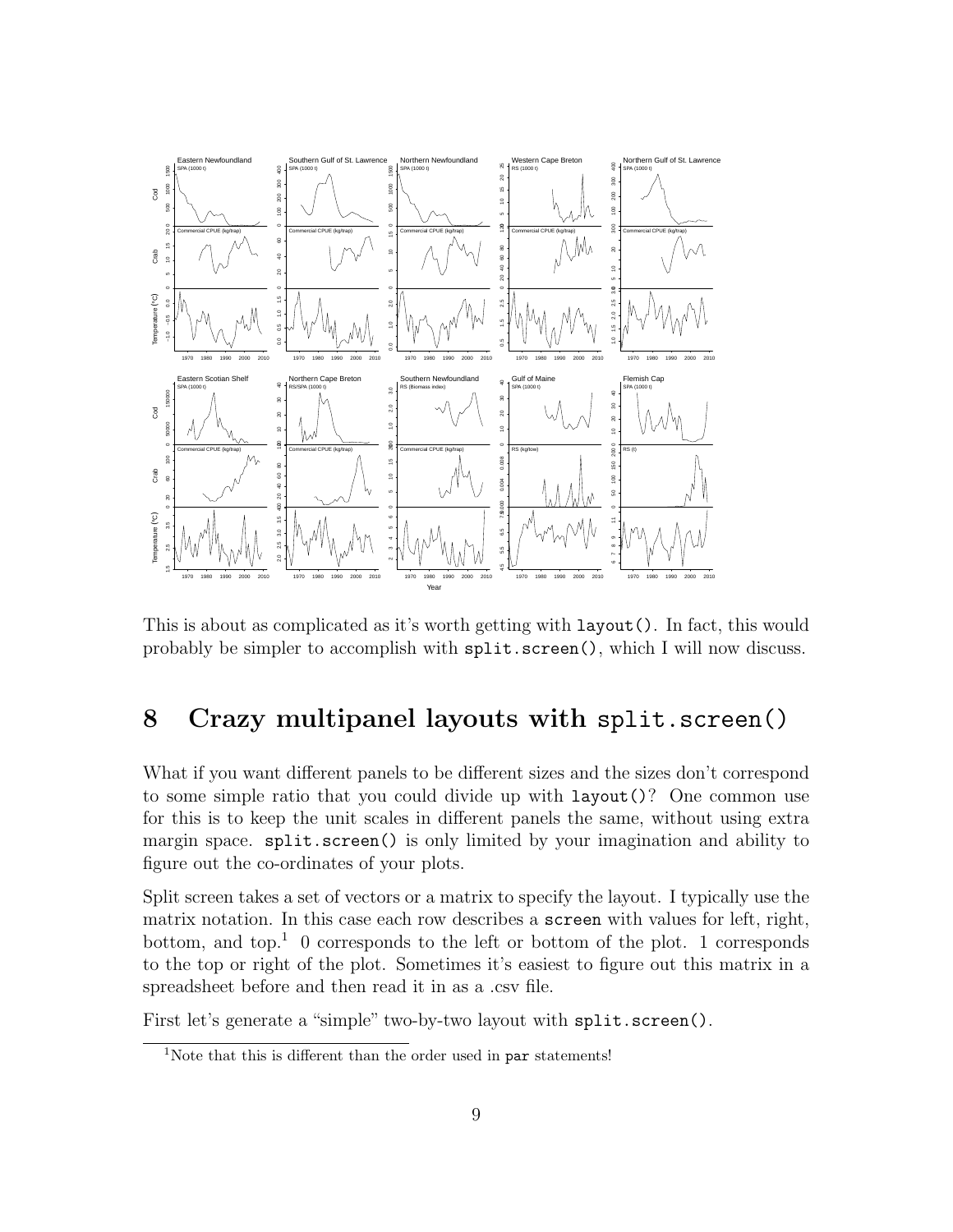```
> m <- rbind(c(0.1, 0.55, 0.55, 1), c(0.55, 1, 0.55, 1),
+ c(0.1, 0.55, 0.1, 0.55), c(0.55, 1, 0.1, 0.55))
> split.screen(m)
> for(i in 1:4) {
+ screen(i)
+ par(max = c(0, 0, 0, 0))+ plot(1, axes = FALSE, type = "n")
+ box()
+ if(i %in% c(3, 4)) axis(1)
+ if(i %in% c(1, 3)) axis(2)
+ }
> close.screen(all.screens = TRUE)
```


Here's an example of setting up the panels to arbitrary sizes so that the units are equal on both x-axes. I figured out these values in a spreadsheet first.

```
> split.screen(rbind(c(0.1,0.292,0.1, 0.98), c(0.312, 0.95, 0.1, 0.98)))
> screen(1)
> par(max = c(0, 0, 0, 0))> plot(1:30, from(30), xaxs = "i", ylim = c(-3, 3), xaxt = "n")> axis(1, at = seq(0, 30, 20))>
> screen(2)
```